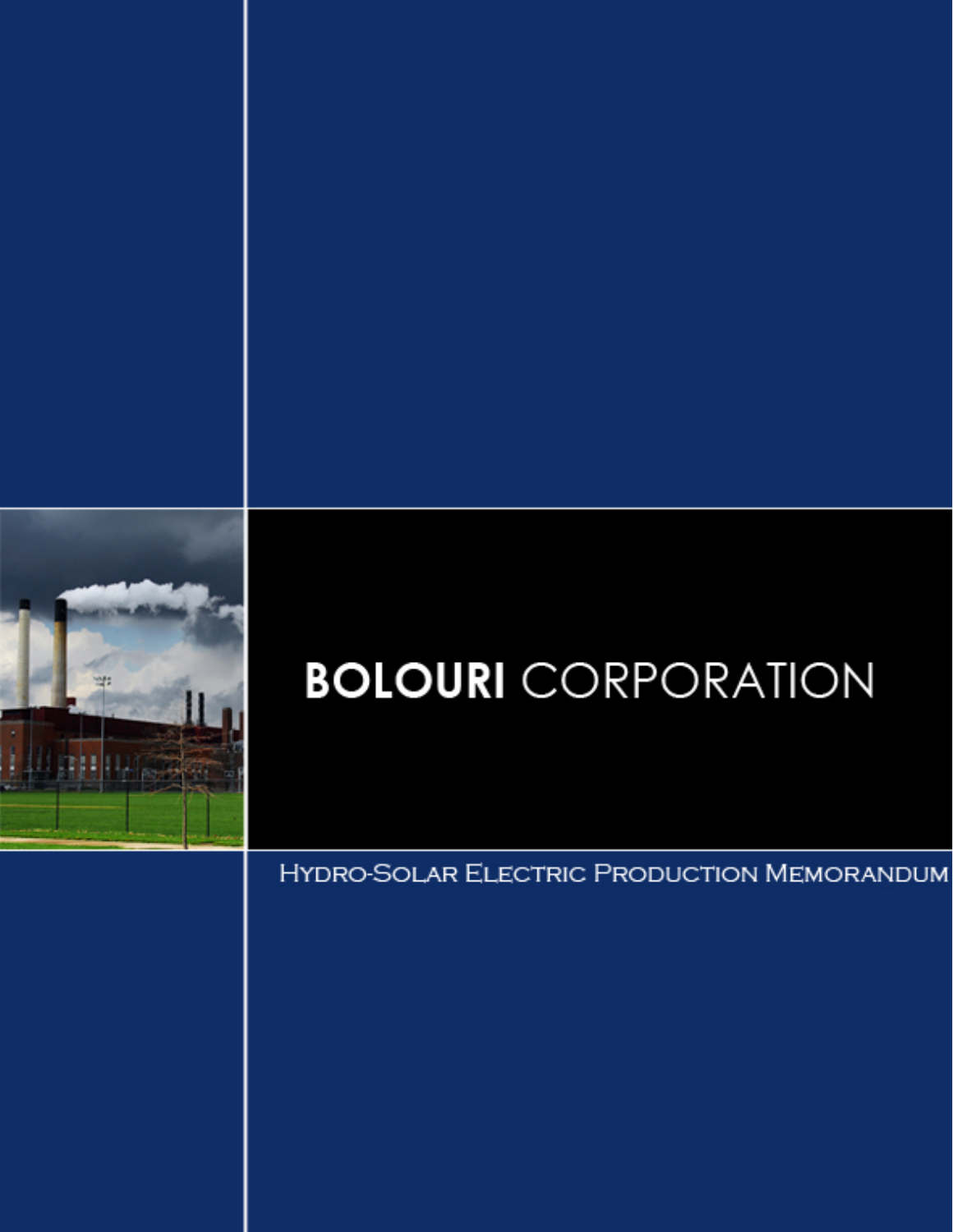#### **Legal Notices**

The information contained in this Hydro-Solar Electric Production Memorandum is confidential and proprietary and is intended only for review by the authorized persons to whom it is given by Bolouri Corporation and/or Tribe Communications. Any reproduction of this document, in whole or in part, or the divulgence of any of its contents, without the express written consent of Bolouri Corporation is prohibited. Receipt or possession of this document does not convey any rights to disclose its contents, in whole or in part, to any third party or to develop, use, or sell anything described herein.

By receiving this copy of Bolouri Corporation's Hydro-Solar Electric Production Memorandum, you here by acknowledge the parties' rights there under and thereby agree to abide by SEC rules of non-disclosure and non-competition. If you are not in agreement, please return this copy of the Hydro-Solar Electric Production Memorandum immediately.

The information set forth herein is believed by Bolouri Corporation to be reliable. It must be recognized however, that projections and predictions about the company's future performance are necessarily subject to some degree of uncertainty and no warranty of such projections is expressed or implied hereby. Please note that Bolouri Corporation would be in process of patenting the final design, once completed

Should you have any questions or concerns regarding the contents of the document or any of the names, trademarks, products, or services discussed herein, please immediately contact Mr. Ray Bolouri at 703-757-7943.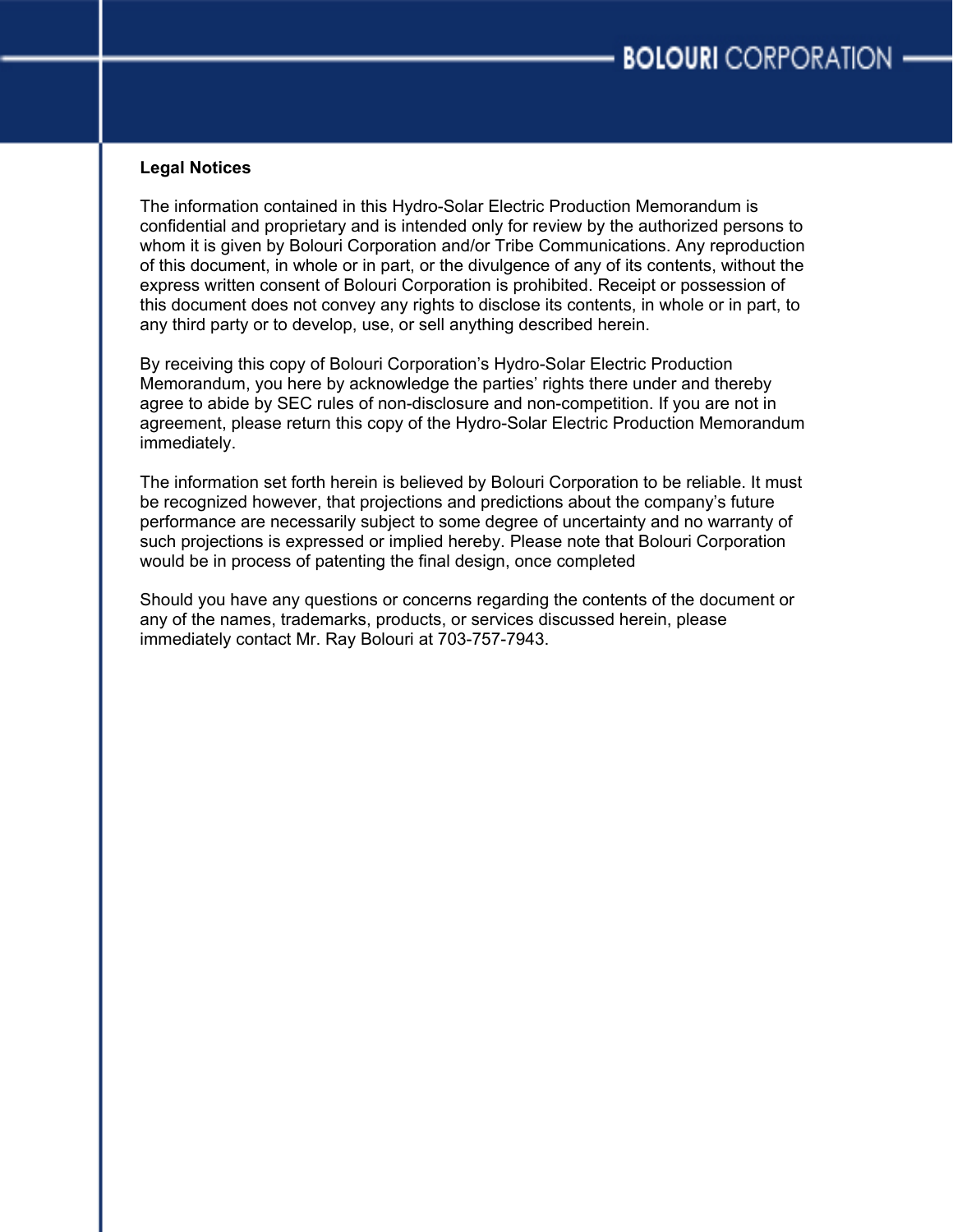#### **Economic Potential**

Electricity has a fundamental influence on global development and electricity markets are now open to compete globally. The introduction of competition in the generation and supply of electricity is expected to improve the economic efficiency of the power sector, to reduce overcapacity of generation and eventually to reduce electricity prices for consumers.

Electricity generation is expected to face major challenges in the decades ahead with heavy investment requirements, rising fuel prices and growing focus on environmental impacts. For the challenges ahead, a strong case can be made for adopting a systematic and sustainable approach to energy. This will require improved power station efficiency, energy source diversification and fuel flexibility.

The variety of fuels used to generate electricity has adverse impact on the environment. Fossil fuel power plants release air pollution, require large amounts of cooling water, and can mar large tracts of land during the mining process. Nuclear power plants are generating and accumulating copious quantities of radioactive waste that currently lack any repository. Moreover, these reserves of energy, especially of fossil fuels as well as other fuels are limited.



Generating electricity from renewable resources is ecologically sustainable solution. A non-polluting renewable energy source, hydroelectricity accounts for 20% of the electricity consumed around the world. Worldwide hydroelectricity consumption reached 816 GW in 2005, consisting of 750 GW of large plants, and 66 GW of small hydro installations. The available solar energy resources are 3.8 YJ/yr (120,000 TW). Less than 0.02% of available resources are sufficient to entirely replace fossil fuels and nuclear power as an energy source.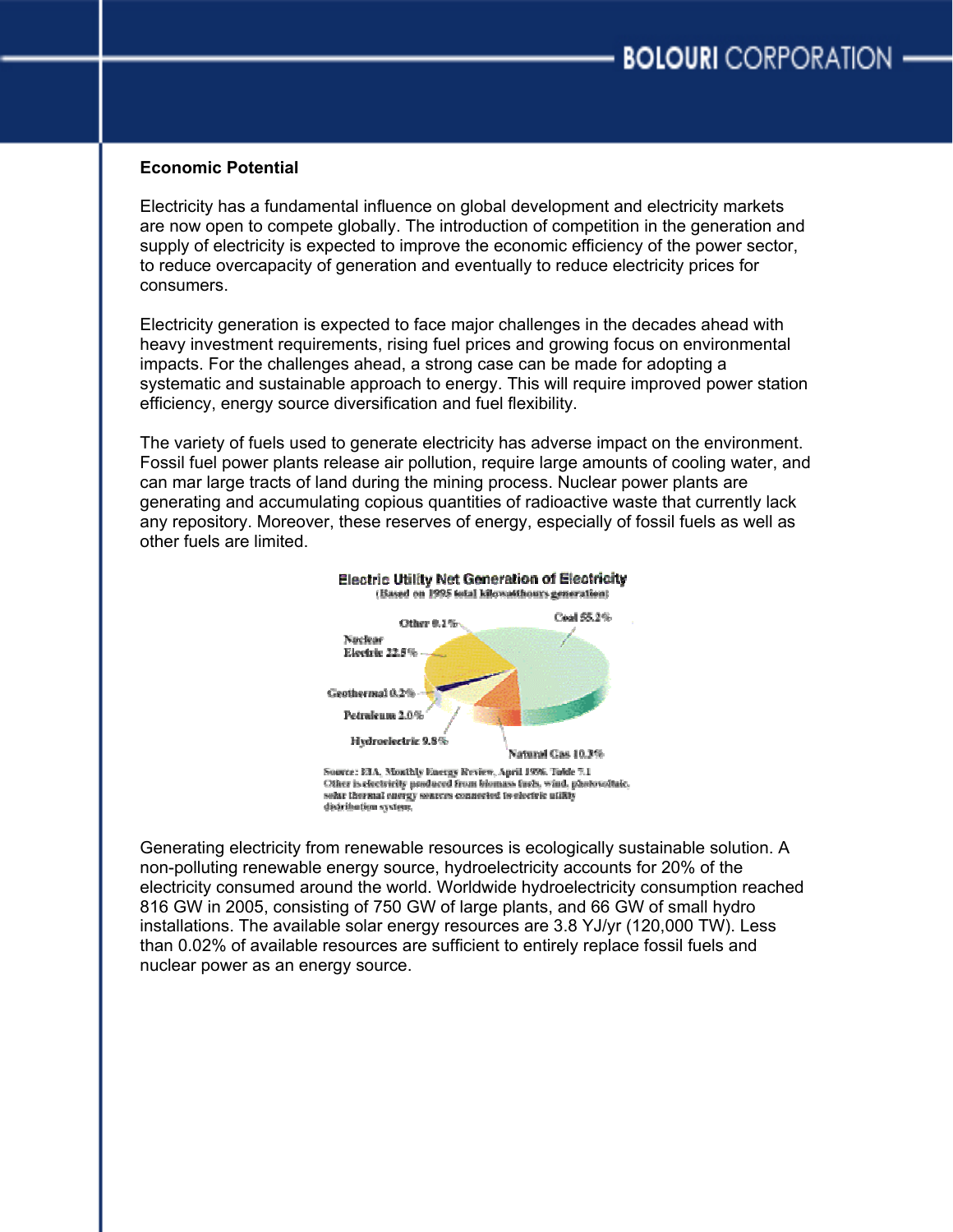# **Global Facts**

Electricity continues its penetration in all regions, accounting for almost a quarter of final energy demand; coal declines in industrialised countries; biomass is progressively phased out in developing countries. Oil remains the dominant fuel, with a share ranging from 40 to 50 % in 2030 according to the region.

Coal is projected to continue to retain the largest market share of electricity generation, but its importance is expected to be diminished somewhat by the rise in natural gas use. In 2025, coal is expected to account for 31 percent of the world's electricity fuel market, slightly lower than its 34 percent share in 2001.

The nuclear share of energy use for electricity production is expected to decline in most regions of the world as a result of public opposition, waste disposal issues, concerns about nuclear arms proliferation, and the economics of nuclear power.

At world level, the per capita electricity demand rises at sustained rates with the per capita GDP over the projection period: 1.2%/year between 1990 and 2000, 1.4%/year in the next decade and up to 2.2%/year from 2010 to 2030.

Electricity is consumed in great quantity by every sector of the global economy - industrial, commercial, and residential. It is predicted that total electricity demand will grow exponentially even if the world GDP falls due to financial crisis as individual consumption needs will remain always.

- Worldwide net electricity consumption in 2001 was estimated to be 13.9 trillion kilowatt-hours. If global electricity demand grows at the average annual rate of 2.4 percent predicted by the EIA, 24.7 trillion kilowatt-hours would be consumed in 2025.
- China's electricity consumption is projected to nearly triple over the next two decades, growing by an average of 4.3 percent per year.
- According to EIA, India has emerged as the world's fifth largest energy consumer, and is projected to exceed Japan and Russia to take third place by 2030. The government hopes to maintain an annual GDP growth rate of about 8 percent over the next quarter century which will require India to at least triple its primary energy supply and quintuple its electrical capacity. This will force India, which already imports a majority of its oil, to look beyond its borders for energy resources.

Electricity production increases steadily at an average rate of 3 %/year. More than half of the production in 2030 will be provided by technologies that emerged in the nineties and afterwards like combined cycle gas turbines, advanced coal technologies and renewable fuels.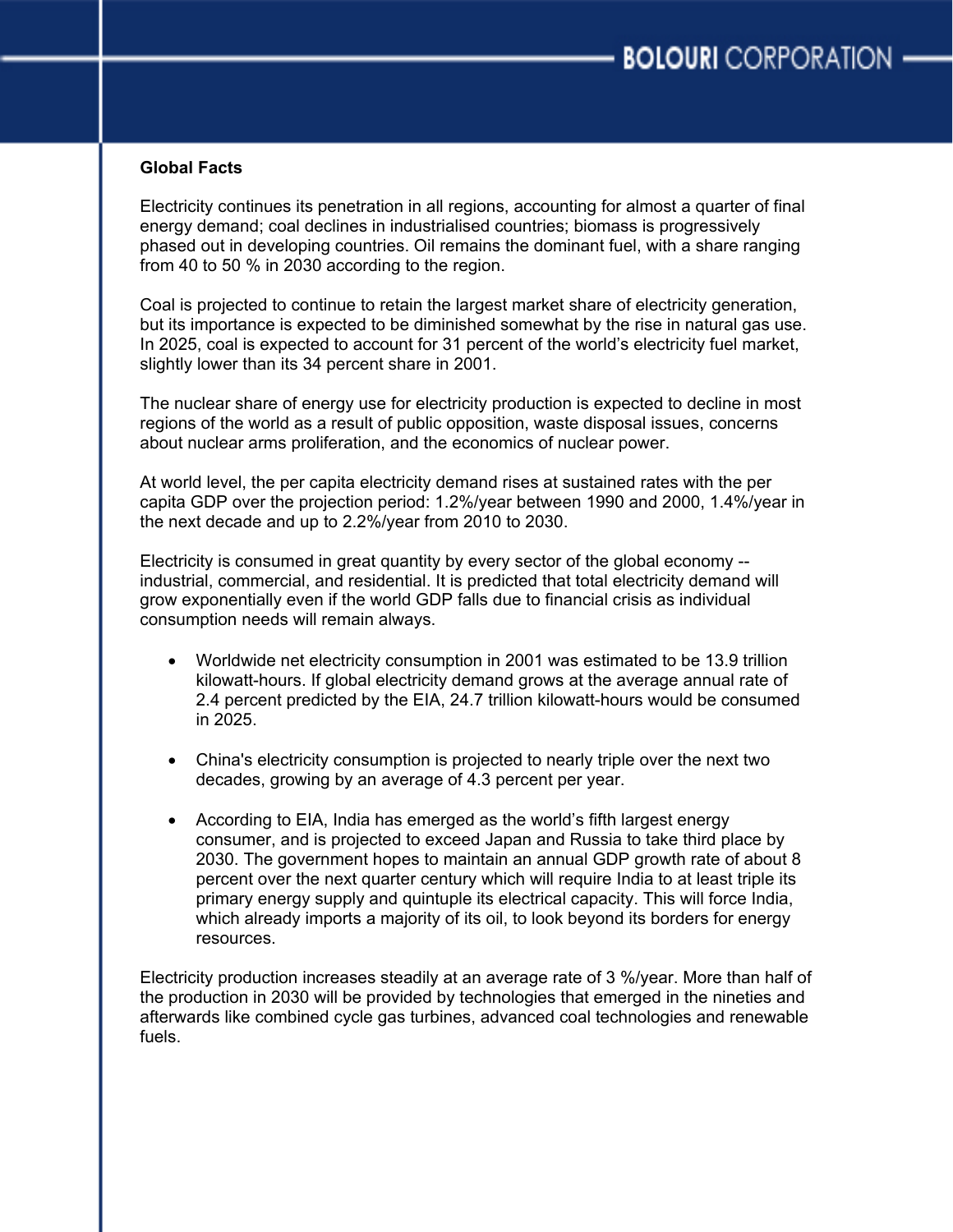# **Electricity Production in UAE**

Since its independence in 1971, UAE took a giant leap toward achieving a high economic growth and urbanization. Consequently, the demand for electricity in the UAE is not only increasing but accelerating due to numerous real estate projects, particularly the mega shopping malls, large amount of office space and their particular energy needs and the ever increasing population. Anticipating this increase in demand, there are plans to raise the country's capacity for electricity generation by as much as 60 per cent by 2010, according to a report by Emirates Industrial Bank (EIB).1

Total installed electricity generating capacity in the UAE was 12,800 megawatts (MW) at the end of 2004. This will increase to 19,400 MW by 2010 to meet the 6 to 7 per cent annual growth in demand dictated by the escalating needs of industry and private consumers.

Approximately 97 per cent of production is fuelled by natural gas. Abu Dhabi, Dubai and Sharjah are responsible for 90 per cent of capacity, with 14 federal plants in the smaller Northern Emirates accounting for the remaining 10 per cent. Abu Dhabi, which has the largest capacity and the highest growth in the industry, dominates electricity production in the UAE.2

Energy consumption in the United Arab Emirates is growing at an average rate of 10% per annum, more than double the global average of just 4%. Power consumption rose last year by 15%.

Key Facts:

- The number of electricity consumers in the UAE rose by 19% last year
- Energy consumption in the UAE is forecast to triple by 2020
- Arab nations are to spend over US\$120 billion on new power projects between 2008 - 2012
- Private sector companies are now able to construct power generation and water desalination facilities in the UAE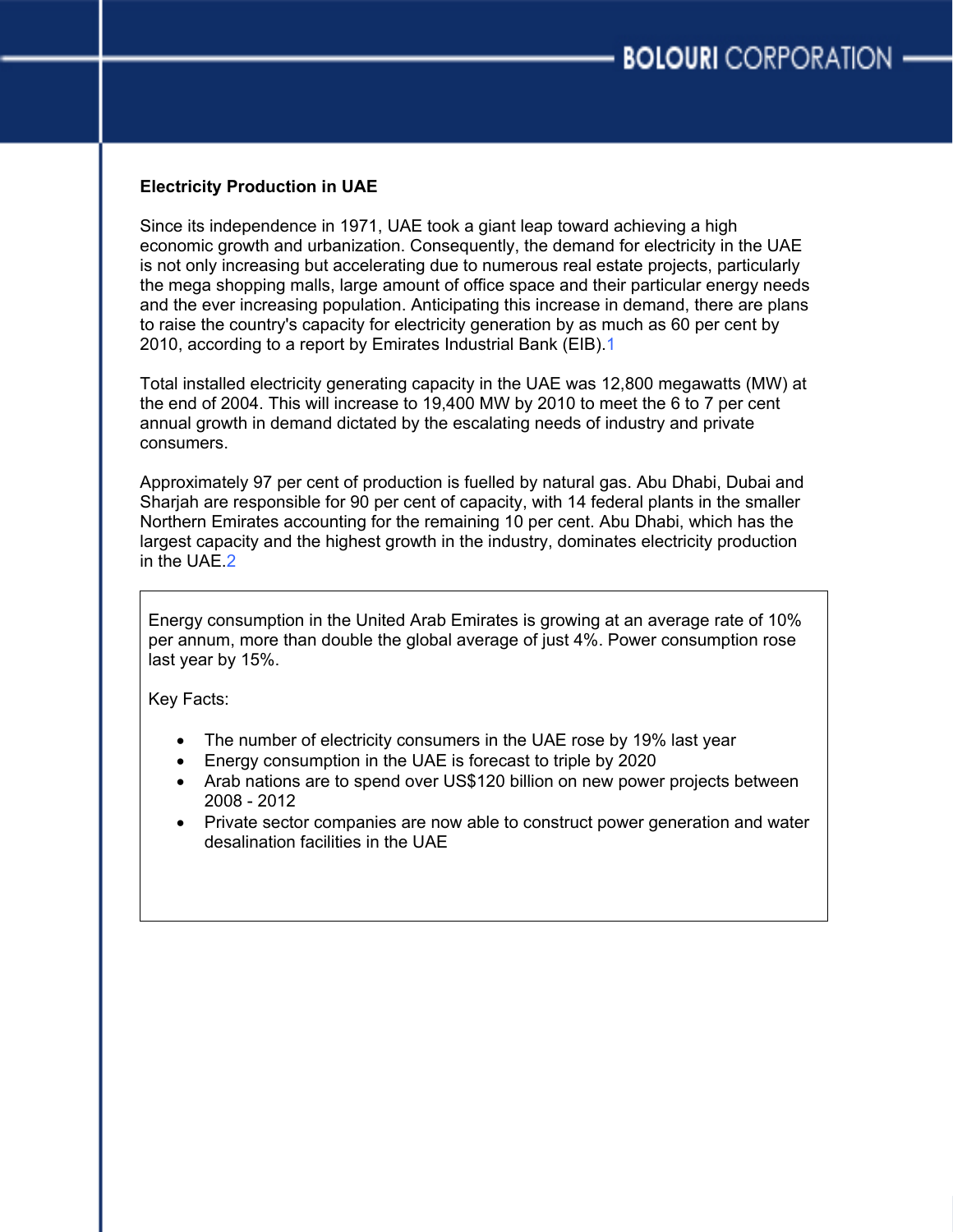#### *Dubai*

Dubai has the greatest demand potential and is growing at about 12 to 14 per cent per annum compared to Abu Dhabi and Sharjah.

# *Abu Dhabi*

Abu Dhabi power demand is set to increase by 80% by 2012

# *Ras Al Khaimah (RAK)*

RAK is rising to the challenge of meeting the emirate's energy needs, planning to increase electricity generation capacity and diversifying sources of power and fuel. RAK has long relied on electricity from the grid operated by the United Arab Emirates' (UAE) Federal Electric and Water Authority (FEWA), but is increasingly looking to develop its own generating capacity as the demand placed on the authority's network rises.



Going forward, UAE has the highest projected increase in demand within the GCC region that is expected to continue to grow at a minimum rate of 10% per annum until 2010. Dubai is estimated to have the greatest demand potential and is expected to grow by 12% to 14% per annum.

To fulfil the huge requirements for electricity in the coming years almost all emirates invest in power generation and water desalination projects.

# UAE's Electricity Generation and Consumption, 1994-2004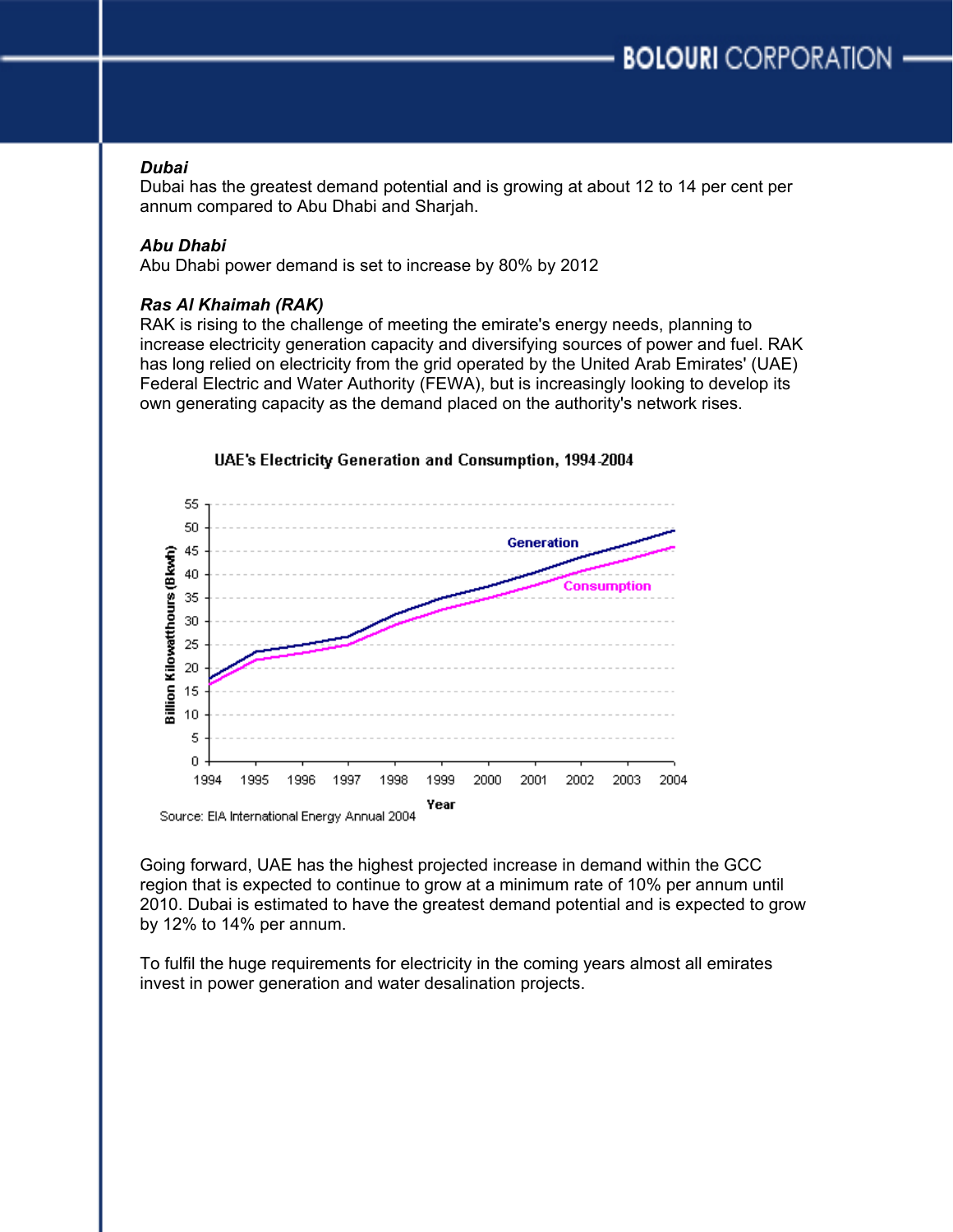# **Renewable Sources of Power Generation**

The three choices of renewable power generation are wind, solar and hydro.

# *Existing Solutions*

# *Wind*

For a wind operation it is recommend that you first install a wind totalizer, which will give you daily wind speed totals so you can decide if this is an economical method for your location. Wind is a very good choice for those who live on the coasts or other high-wind areas. This is the most economical way to generate electricity from nature, providing you have ample wind.

There is some maintenance involved with this form, as it does have moving parts. With a good location, you can generate your electricity and use your power for less than \$0.05 per KWH.

#### *Solar*

For solar generation you will need several solar electric power panels. These should be mounted on a pole that will follow the sun during the day so you get maximum power from your panels. There is no maintenance when you use solar panels to generate your electricity, but it is a very expensive way to produce your power.

Solar panels have no maintenance, make no noise and do not harm the environment. The disadvantage is the cost. To generate and use your electricity with solar will cost you approximately \$0.45 per kilowatt hour.

Solar power can be generated anywhere on the earth but some regions are better than others. Places where the sun shines frequently and regularly are preferable to regions where cloud cover is common. Many of the world's developing countries, where demand for electricity is growing rapidly, offer good conditions for solar electricity generation.

Solar generating stations do not take up enormous amounts of land but they do require many times the space of a similarly sized fossil fuel power plant.

#### *Hydro*

The installation of a small Micro Hydro unit is an excellent choice if you have a stream or large spring for power generation. There is available a small pelton wheel mounted below a cast frame, which has a car alternator atop that generates your electricity.

It is a preferred form of power generation, if you have flowing water, as it is the most economical. These units do need maintenance every year, which is easily accomplished. The cost of generation this way is about \$0.05 per KWH.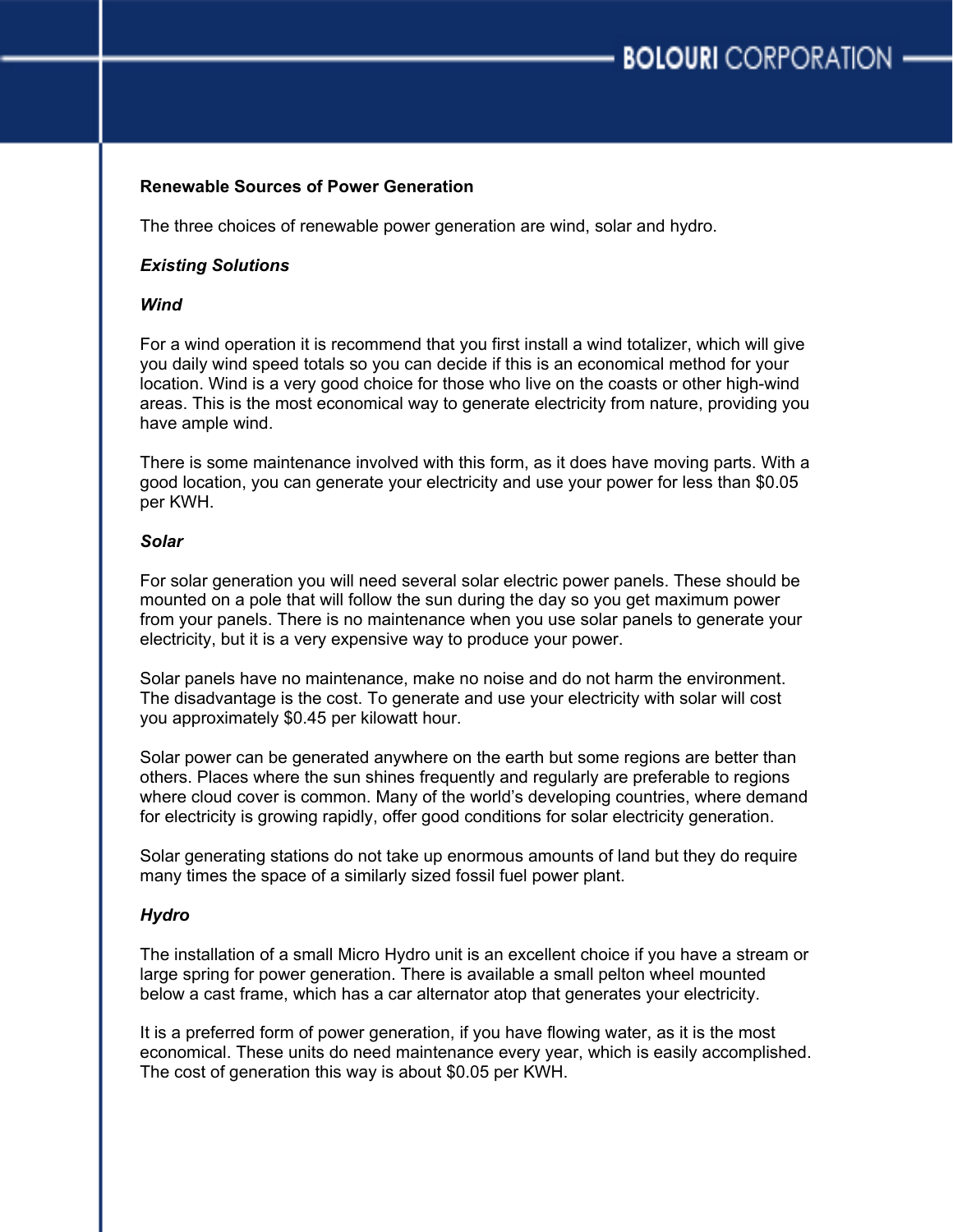Large scale hydro-electricity generation depends on the building of dams and creation of reservoirs. Water trapped in a reservoir has only one means of escape to continue its journey downstream - passing through a generator at high pressure and making electricity.

Electricity generated in turbines driven by falling water accounts for about 6 percent of electricity generation globally.

| <b>Region</b>          | Oil  | Gas  | Coal | <b>Nuclear</b> | Solar | <b>Hydro Total</b> |       |
|------------------------|------|------|------|----------------|-------|--------------------|-------|
|                        |      |      |      |                |       |                    |       |
| US                     | 1.30 | 2.90 | 6.84 | 1.71           | 1.71  | 1.08               | 15.54 |
| Canada & W Europe 1.10 |      | 2.54 | 8.25 | 2.92           | 2.92  | 2.08               | 19.82 |
| <b>OECD Pacific</b>    | 0.92 | 1.02 | 4.35 | 1.08           | 1.08  | 0.47               | 8.91  |
| E. Europe              | 1.29 | 0.60 | 3.71 | 0.70           | 0.70  | 3.27               | 10.27 |
| <b>China</b>           | 0.71 | 0.32 | 2.01 | 0.38           | 0.38  | 3.13               | 6.93  |
| <b>Middle East</b>     | 0.03 | 0.40 | 0.48 | 0.18           | 0.18  | 0.38               | 1.66  |
| <b>Africa</b>          | 0.00 | 0.00 | 0.00 | 0.00           | 0.00  | 4.40               | 4.40  |
| <b>Latin America</b>   | 1.21 | 0.57 | 3.55 | 0.66           | 0.66  | 4.29               | 10.95 |
| <b>South-East Asia</b> | 0.30 | 0.34 | 2.12 | 0.39           | 0.39  | 2.35               | 5.90  |

# **Summary of Fuel Needs for Electricity Generation without Technology Improvements for year 2050 (in EJ =**  $10^{18}$ **<sup>J</sup>)**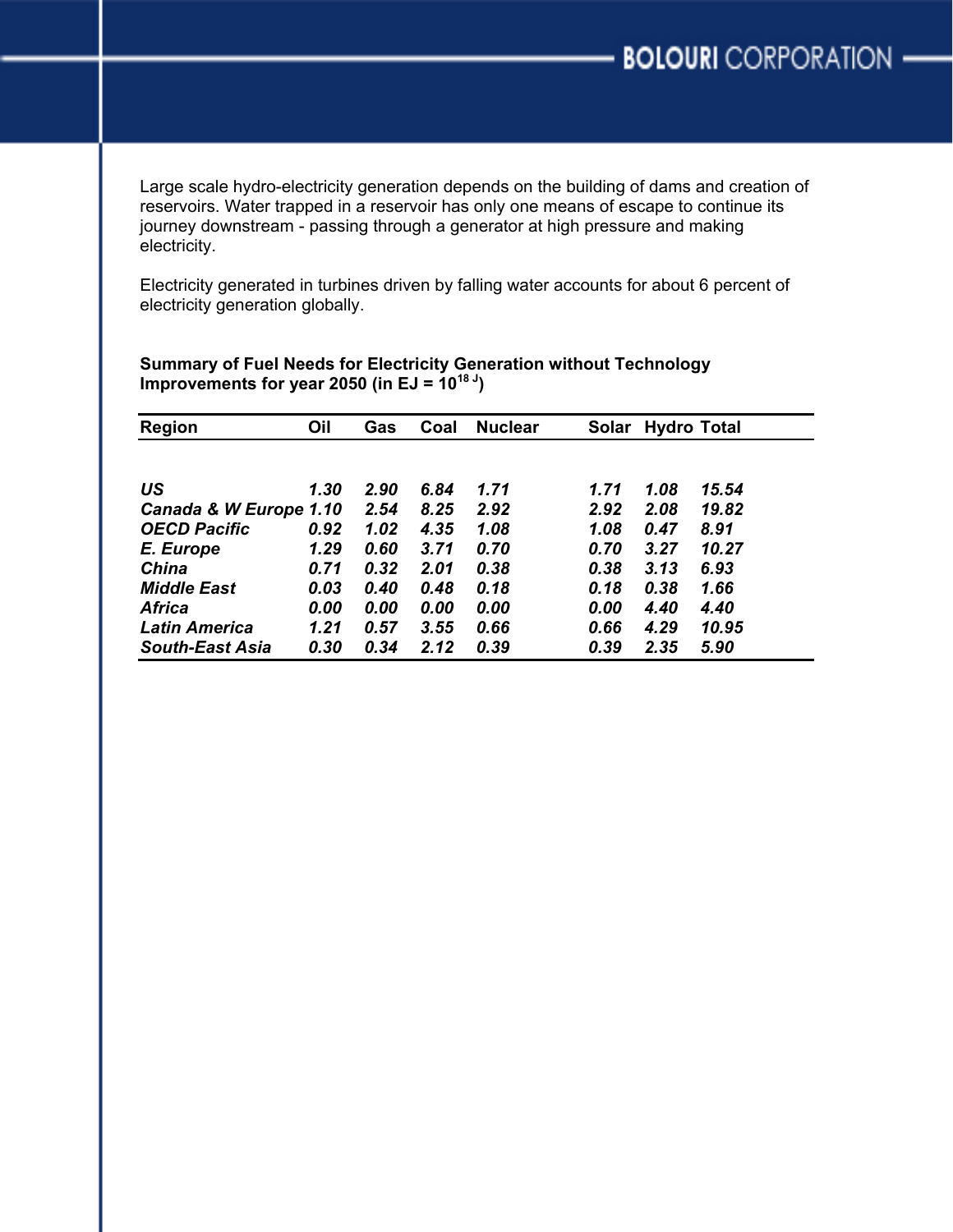# **Hydrogen as an efficient fuel**

Hydrogen is the lightest of all materials. A hydrogen atom is the smallest and simplest atom possible, containing only a single proton and a single electron. As a fuel, hydrogen has a high calorific value, yielding about 2.8 times as much energy as an equivalent mass of gasoline. So instead of a tank holding 70 kg of gasoline motor fuel, a car running on hydrogen combustion could run a similar distance using only 25 kg of hydrogen.

Hydrogen is considered a clean reliable fuel once it is produced because the combustion of hydrogen produces water vapor. A particularly costly problem with hydrogen is that hydrogen is not available as free hydrogen and must be freed before it can be used as a fuel.

Over the past decade, a frenzy of research on the hydrogen fuel cell, an electrochemical device, has led to the development of a variety of fuel cell types designed to produce electricity to meet just about every kind of energy need.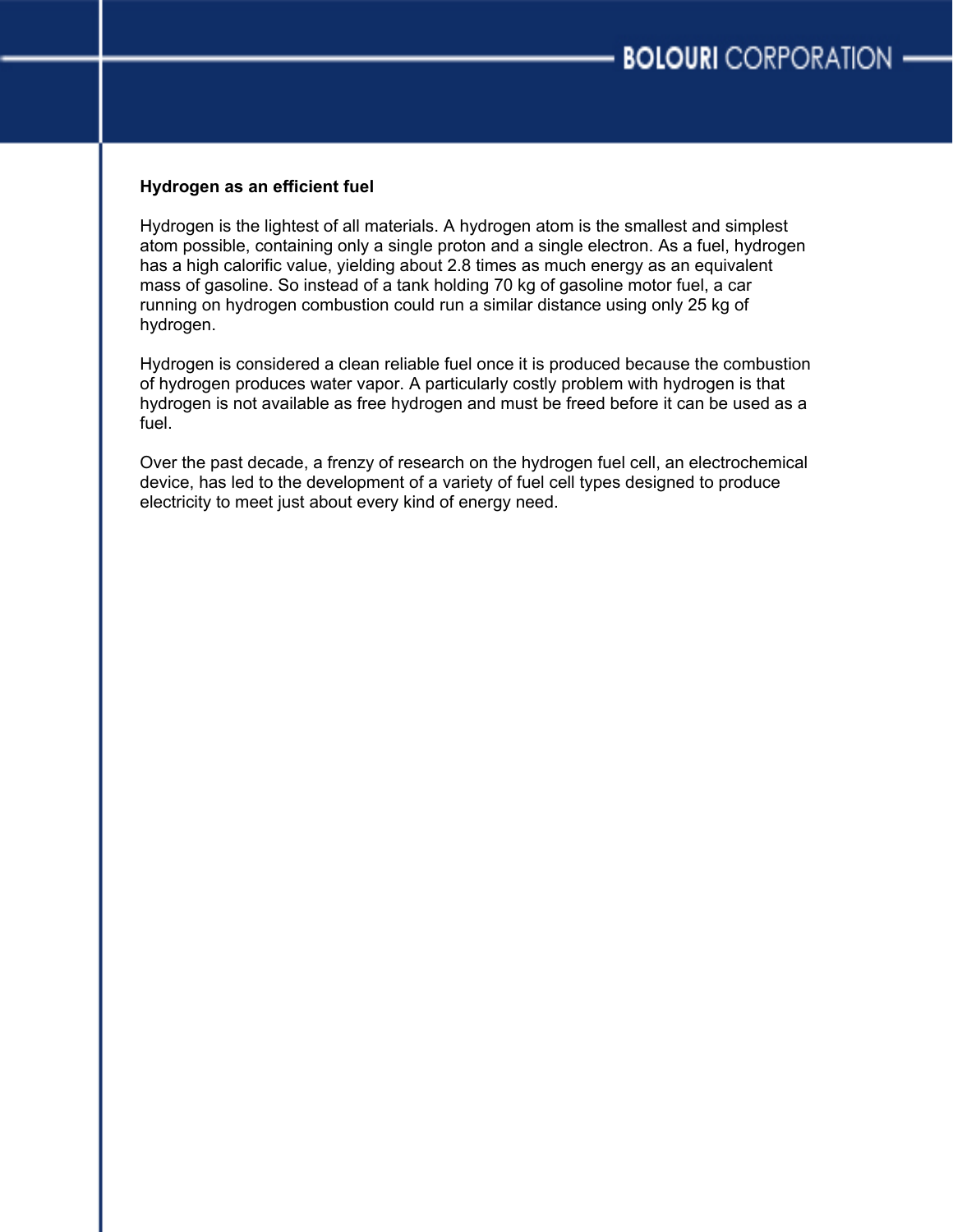# **Power Plant – Costs and Barriers**

Solar power converts the sun's energy into a pollution-free source of heat, lighting and electricity. Electricity from concentrated solar power plants costs about 10 to 14 cents per kilowatt-hour, while electricity from a coal or natural gas power plant costs about 4 cents per kilowatt-hour. But these prices should continue to fall thanks to lower installation costs and technological advancements.

Current prices for solar electric power systems are about \$2.50 per peak Watt, a price that has been declining about 7% per year for the last few decades. The day/night cycle, non-ideal sun angles, weathering, and cloud cover reduce power output enough to make the final cost per average Watt \$10 or more. Terrestrial solar power is still too expensive for wholesale utility use, but it is now competitive for home owner installation in many areas. 6

All of the current methods and the projected technologies for producing hydrogen from solar energy are much more expensive (greater than a factor of three) when compared with hydrogen production from coal or natural gas plants. This is due partly to the lower annual utilization factor of about 20 percent (as compared with, say, wind of 30 to 40 percent).

Capital Costs of Current Electrolysis Fueler Producing 480 Kilograms of Hydrogen per Day

|                             | Unit Cost (\$) | <b>Total Cost (\$ millions)</b> |  |
|-----------------------------|----------------|---------------------------------|--|
| Electrolyzer unit           | 1,000/kW       | 1.17                            |  |
| Hydrogen compressor         | 3,000/kW       | 0.16                            |  |
| Hydrogen storage            | $100$ /gal.    | 0.24                            |  |
| Hydrogen dispenser          | 15,000/unit    | 0.02                            |  |
| Total process units         |                | 1.59                            |  |
| <b>General facilities</b>   | 20%            | 0.32                            |  |
| Engineering, permitting,    | 10%            | 0.16                            |  |
| start-up                    |                |                                 |  |
| Contingencies               | 10%            | 0.16                            |  |
| Working capital and         | 5%             | 0.08                            |  |
| miscellaneous               |                |                                 |  |
| Total capital               |                | 2.31                            |  |
| Siting factor (110% of Gulf |                | 0.23                            |  |
| Coast)                      |                |                                 |  |
| Total                       |                | 2.54                            |  |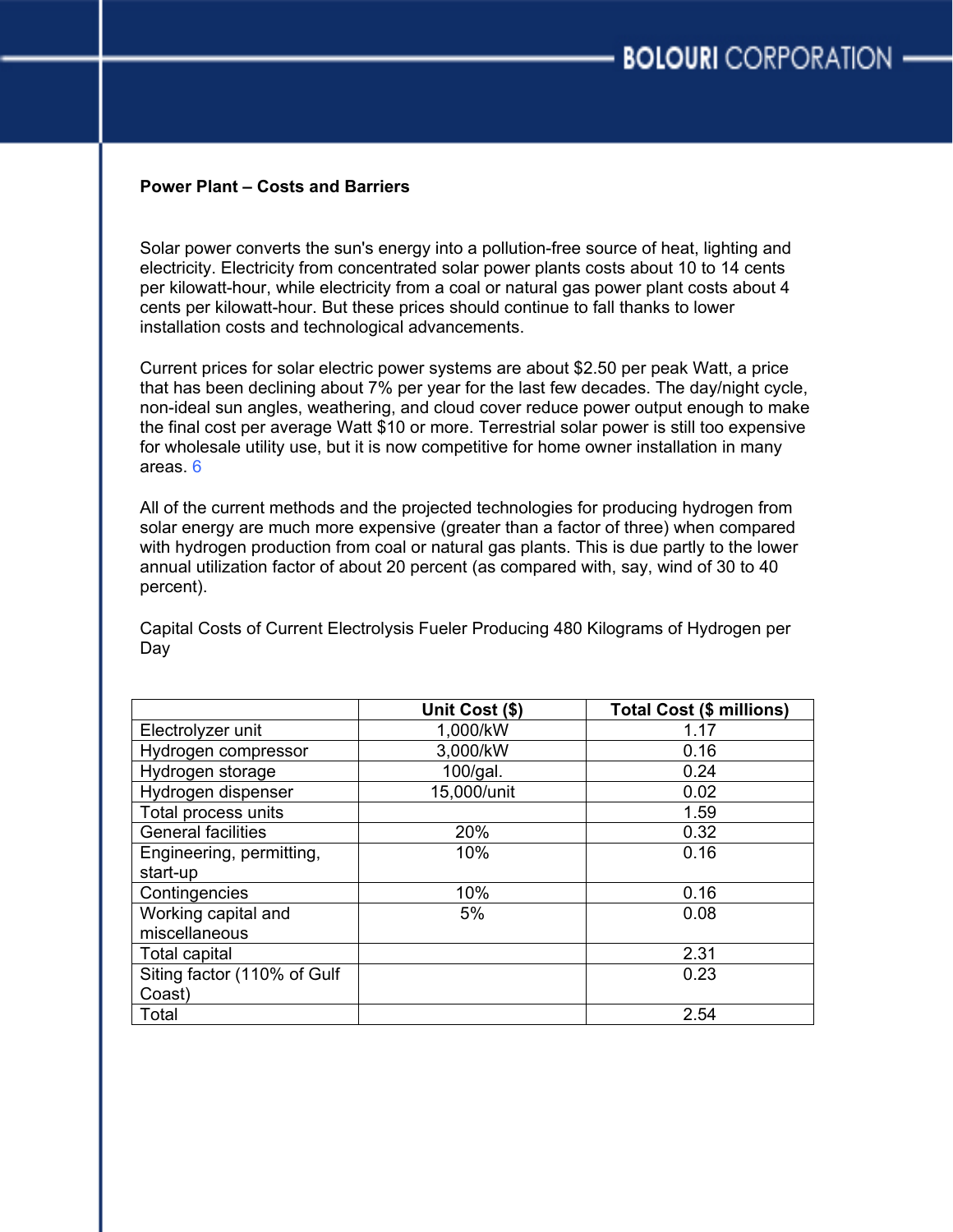# **Barriers**

Solar energy isn't produced at night and can also be unreliable due to cloudy weather, making it necessary to store the produced electricity or use backup generators. The number of usable sun hours for each site varies depending on latitude, cloud cover, and other obstacles. This means that photovoltaic systems are not a cost-effective option for all locations. Large-scale solar electric systems need large amounts of land to collect solar energy, which can cause conflict if the land is in an environmentally sensitive area or is needed for other purposes. One solution is to locate large-scale solar electric systems in deserts or marginal lands 4

The main technical barrier is to design the plant and grid interactive inverter, which can withstand the fluctuations in the grid voltage and frequency.

# **Geographical necessities**

Solar plants perform well in very sunny locations, specifically the arid and semi-arid regions of the world. Although the tropics can have high solar radiation, the high diffuse solar radiation and long rainy seasons make these regions less desirable for STPP. Promising geographic regions for solar plants are:

- Africa,
- Middle East
- Southern Europe
- Parts of India and Pakistan,
- Parts of Brazil and Chile,
- Mexico and southwest U.S., and
- Australia

With solar now providing less than one percent of the world's energy, that would take "a massive scale-up," At present levels of efficiency, it would take about 10,000 square miles (30,000 square kilometers) of solar panels—an area bigger than Vermont—to satisfy all of the United States' electricity needs. 5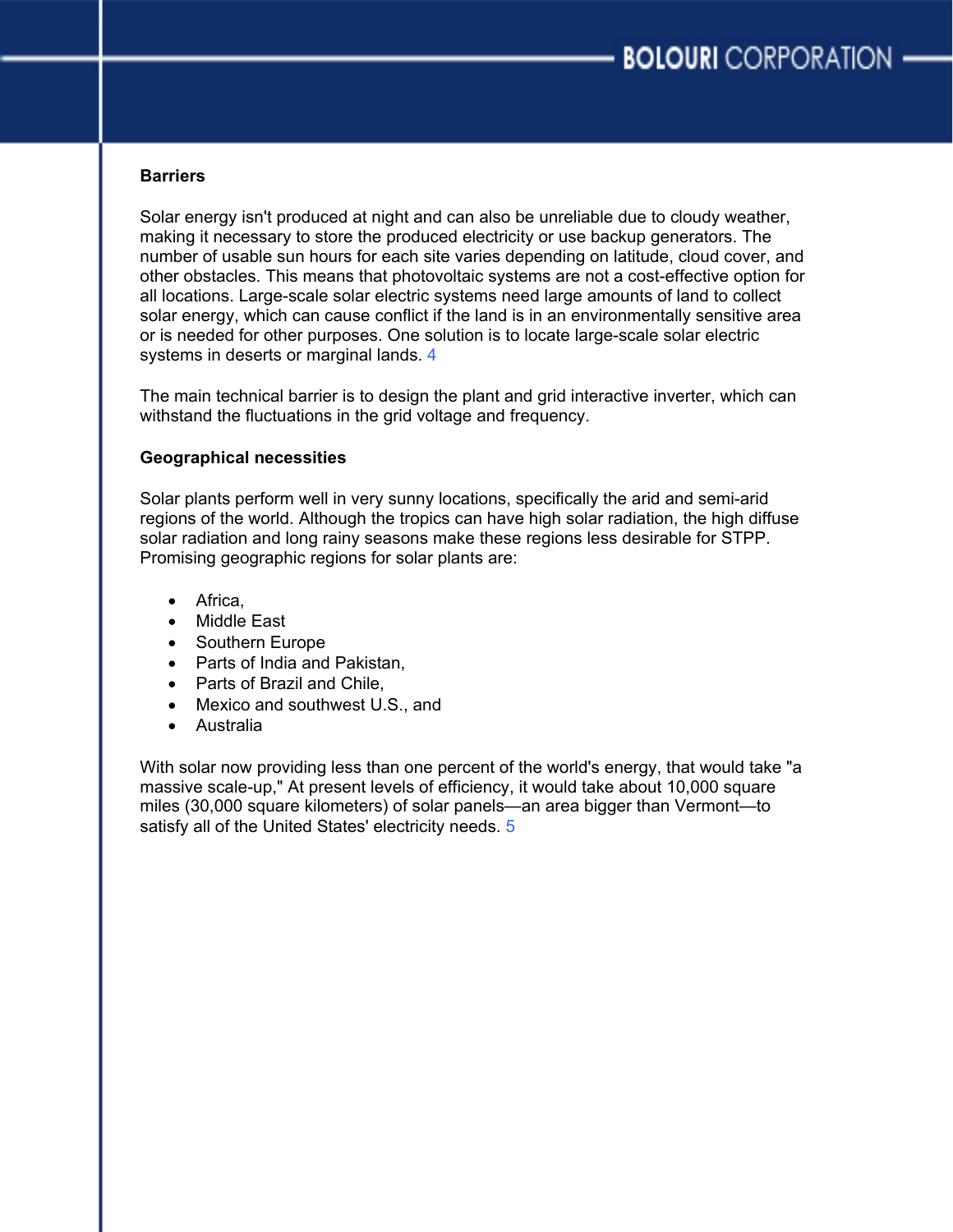# **Hydro-Solar Project -** *Proposed Solution for Electricity Generation*

The transition to a hydrogen economy would begin in the context of a mature and reasonably efficient energy system; indeed, hydrogen technologies must compete effectively with that system if the transition is to occur at all.

Hydrogen can be produced by electrolysis. When electrolysis is completed, we can produce hydrogen and oxygen from water molecules. However, electrolysis is considered a net energy consuming process as it needs more energy to separate hydrogen from water than energy provided by the produced hydrogen.

Hydrogen from solar energy can be produced through two methods. In one method, solar energy is converted into electricity using a photovoltaic (PV) cell and then hydrogen is generated through the electrolysis of water. In the alternate method, photoelectrochemical cells are used for the direct production of hydrogen. The photoelectrochemical methods are still in the early stages of development.

The hydro-solar electric generation is a complete system for supplying low-cost, nonpolluting energy anywhere in the world, using an increasing proportion of renewable sources. Inspired by the photosynthesis, it will allow the sun's energy to be used to split water into hydrogen and oxygen gases. Later, the oxygen and hydrogen may be recombined inside a fuel cell, creating carbon-free electricity to power your house or your electric car, day or night.

In the solar-hydrogen energy system, some photovoltaic arrays would provide current electricity demand while others would be used to produce hydrogen electrolytically for storage and later use in fuel cells to generate electricity.

The project is expected to help stabilize electricity costs for residents and businesses in UAE. On the success of the project, consumers will be able to power their homes in daylight through photovoltaic cells, while using excess solar energy to produce hydrogen and oxygen to power their own household fuel cell.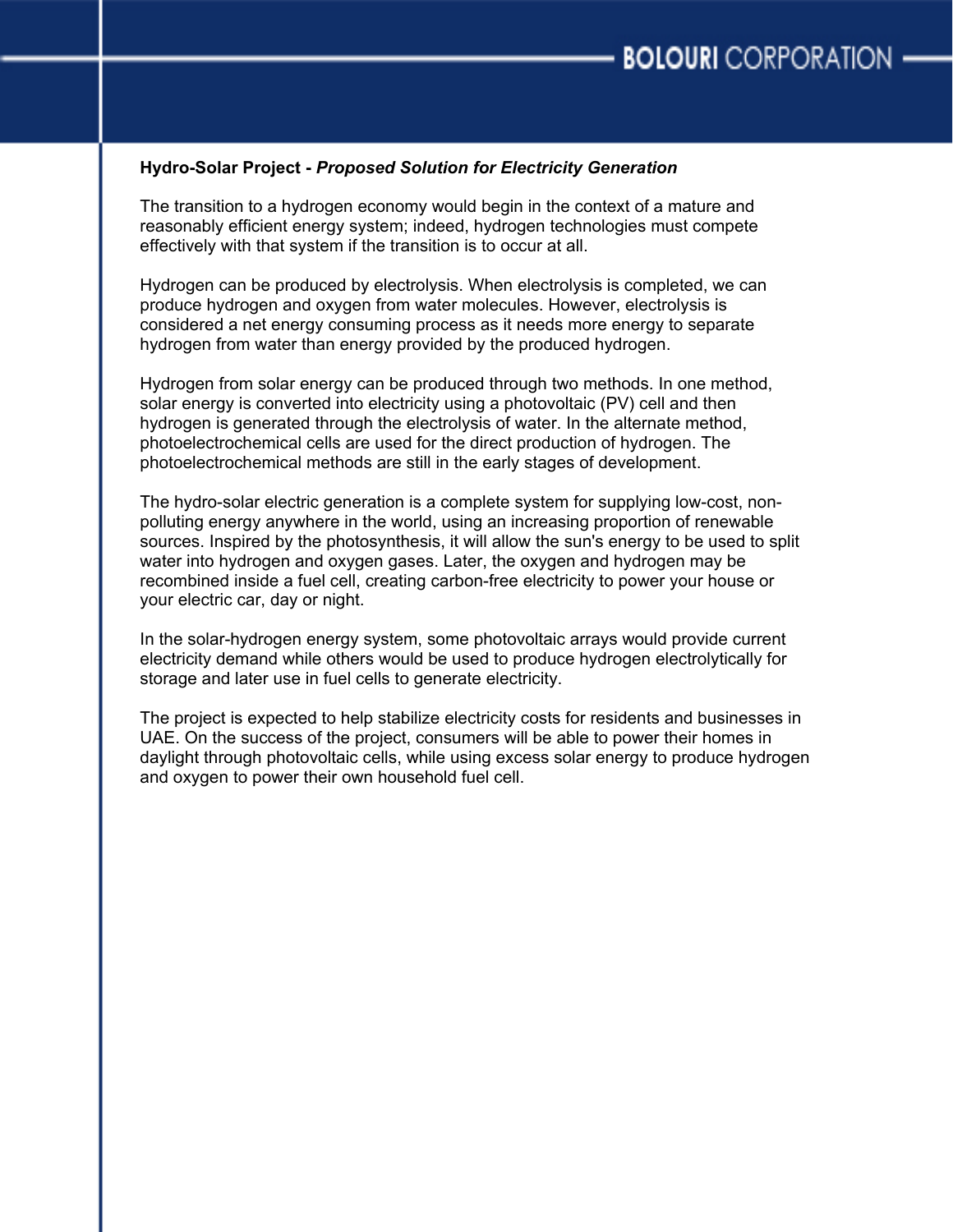

## **Cost and Operating Availability of Electricity generation**

| Wholesale      | Coal        | Wind | S-Hydro | <b>Biomass</b> | Solar                   |
|----------------|-------------|------|---------|----------------|-------------------------|
| (t/kWh)<br>COE | つこに<br>ر –ے | --   | כ-2     | -2-L<br>◡      | חר<br>า 1<br>. .<br>رے۔ |
| C-Availability | 85-95%      | 30%  | 25-50%  | $0 - 60%$      | 25%                     |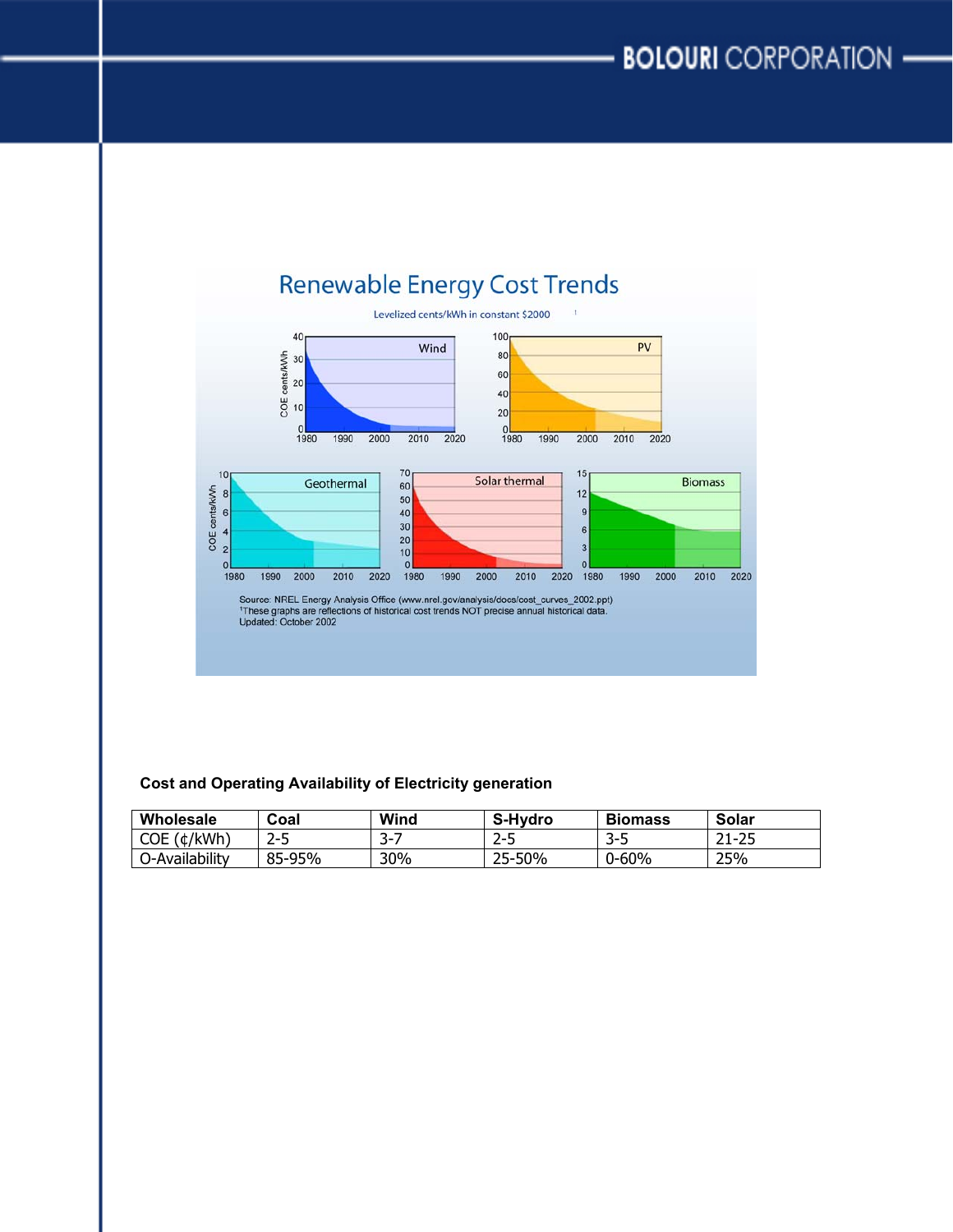# **How Hydro-Solar Electricity Generator Functions**



Solar panels are a common technology used to convert solar power into usable electricity. These panels are made up of several layers of photovoltaic cells that convert solar energy into electricity. At present solar panels can typically convert approximately 15% of the sunlight in our atmosphere into electricity.

Many factors limit the efficiency of photovoltaic cells because in converting light to electricity it wastes most of the energy as heat. The amount of exploitable solar energy is based daily on cloud cover and how high in the sky the sun is. The other major limitation is the need of large lands to install power plant.

Hydro-Solar Electricity Generator generates electricity through electrolysis; electricity is passed through water to produce hydrogen and oxygen. Oxygen and hydrogen is again combined inside a fuel cell, creating carbon-free electricity to power a house or an electric car, day or night.

The fuel cell split water into its component elements, hydrogen and oxygen, which would then be combusted back into water vapor in a conventional internal combustion engine to produce net energy. In Hydro-Solar Electricity Generator, energy that is required to split water comes from solar radiation that can be trapped and stored for further use.

The major achievement of the project is that it is capable to produce electricity day and night without interruption and catalyst. The technology got its inspiration from the process of photosynthesis where plants store solar energy in the daytime and consume it night or cloudy days. Before that solar power has been a daytime-only energy source, because storing extra solar energy for later use is prohibitively expensive and grossly inefficient.

Water needed to produce a kilogram of hydrogen from wind or solar to power a fuel cell vehicle (2.4 gallons) is very less than the water required to produce the amount of gasoline needed to power a vehicle with an internal combustion engine for the same distance (2-5 gallons).

The pipeline system will be able to collect hydrogen generated from coal or biomass gasification plants en route. Solutions to the problem of embitterment in hydrogen pipelines have been proposed and subject to satisfactory evaluation, hydrogen pipelines could displace natural gas pipelines in due course.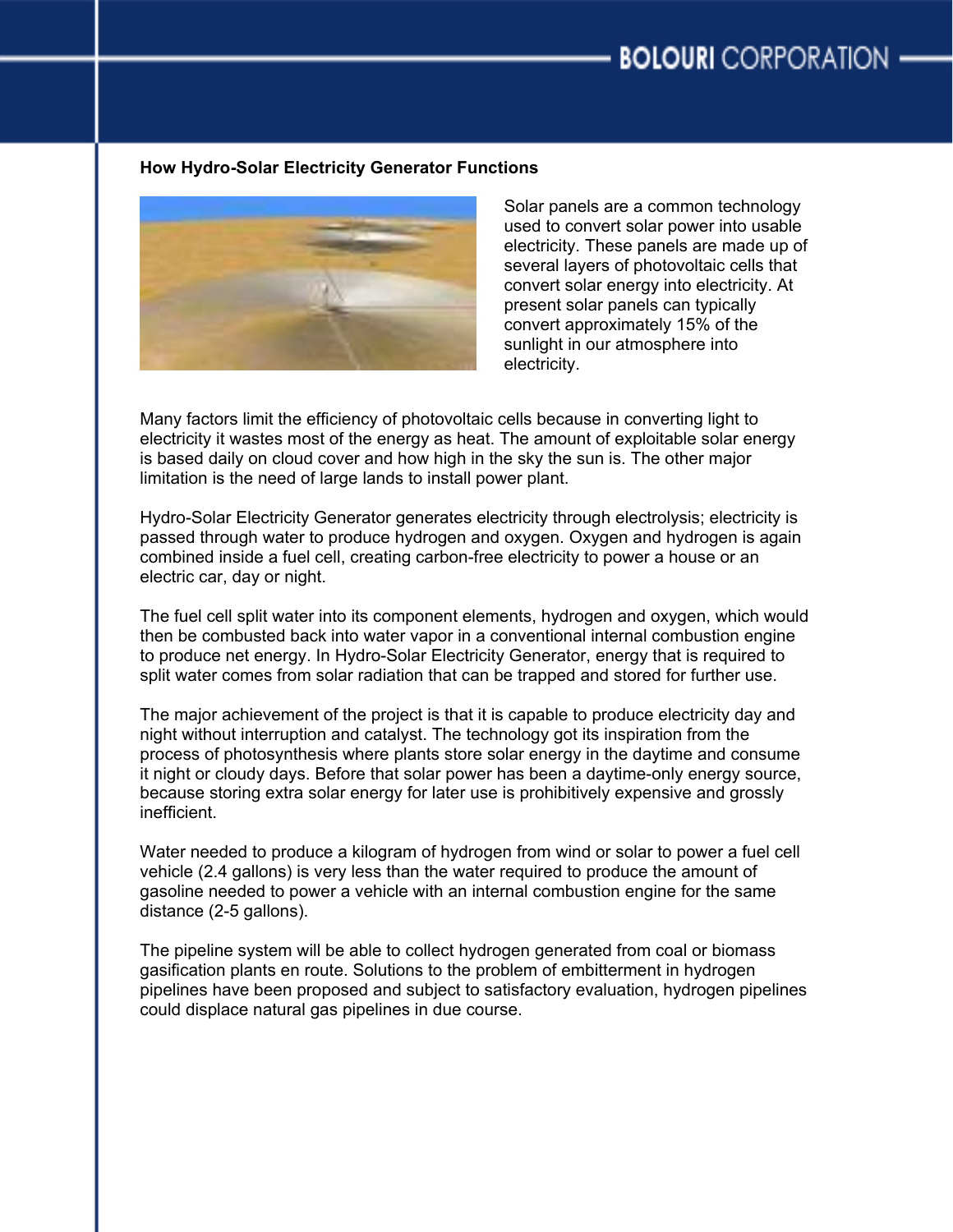#### **Market Overview**

Although most energy in the United States is produced by fossil-fuel and nuclear power plants, hydroelectricity is still important to the Nation, as about 10 percent of total power is produced by hydroelectric plants. Likewise, until now, solar power was considered as a daytime-only energy source, because storing extra solar energy for later use was prohibitively expensive and grossly inefficient.



#### Electric Utility Hydroelectric Net Generation by State (January - December 1995)

O

In the coming era, there will be a need for innovation of new sources of energy. Over the long term, the vision that will ultimately prevail is the one that relies on a diverse portfolio of clean, renewable forms of energy like wind, solar, hydro, ocean wave, geothermal, and biowaste. Hydrogen is the key to this sustainable energy vision. 3

Electricity and hydrogen are often seen as interchangeable sides of the same coin. Electricity is ephemeral in nature. It has to be used immediately or be stored in some other form. The best, most readily adaptable way to store large quantities of electricity is to convert it to hydrogen, which for many decades has been traded as a major industrial commodity. In 2004, more than 40 million tons of hydrogen was consumed by industries worldwide.

EIA, Annual Energy Review 1994. July 1995, Table 11.20. Hydropower provides 19% of the world-wide generation of electricity (1992)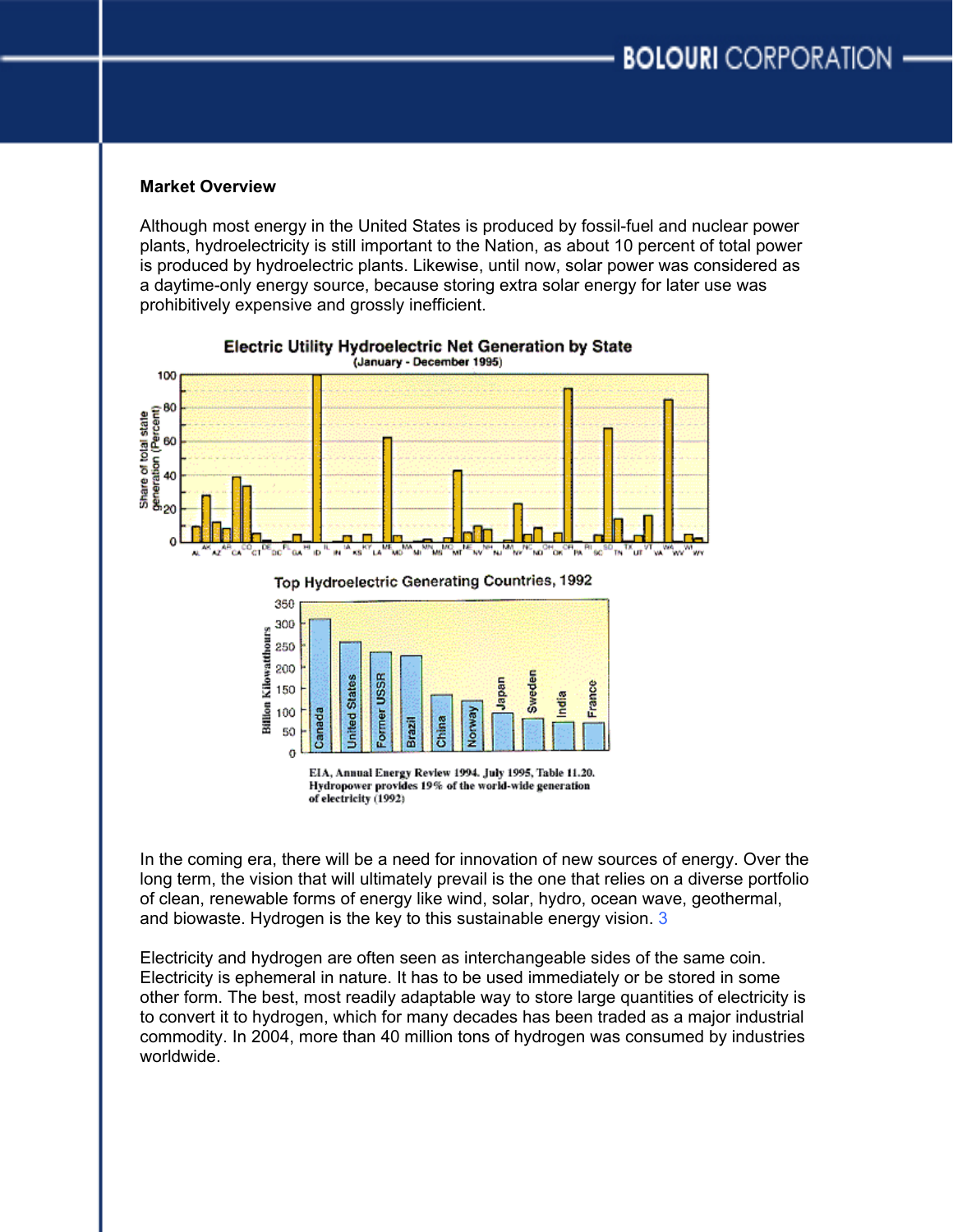# **Market Opportunity**

The electric generation sector is of central importance for economic growth and social development. Electricity generation is always associated with quite intensive energy consumption for the construction of plants, transports, fuel processing and waste treatment. In the near future, much energy will be required for desalinization of water as the need for drinking water is consistently increasing and our world water resource is depleted.

A report by the Emirates International Bank has revealed that there are plans in the UAE to boost electricity generation by up to 60% by 2010. The real estate boom and the rapidly increasing population is stoking demand. Currently, electricity production capacity is about 16.2 thousand megawatts but, by 2010, industry experts believe the capacity will have risen to 26 thousand mega watts.

The Hydro-Solar project is aimed to provide a complete system for supplying low-cost, non-polluting energy anywhere in the world, using an increasing proportion of renewable sources. The project is designed to help transform the global energy system to meet the needs of the future and to help build a bridge to that future by improving today's energy systems.

Regarding production costs, it seems that a photoelectrochemical device in which all of the functions of photon absorption and water splitting are combined in the same equipment may have better potential for hydrogen production at reasonable costs.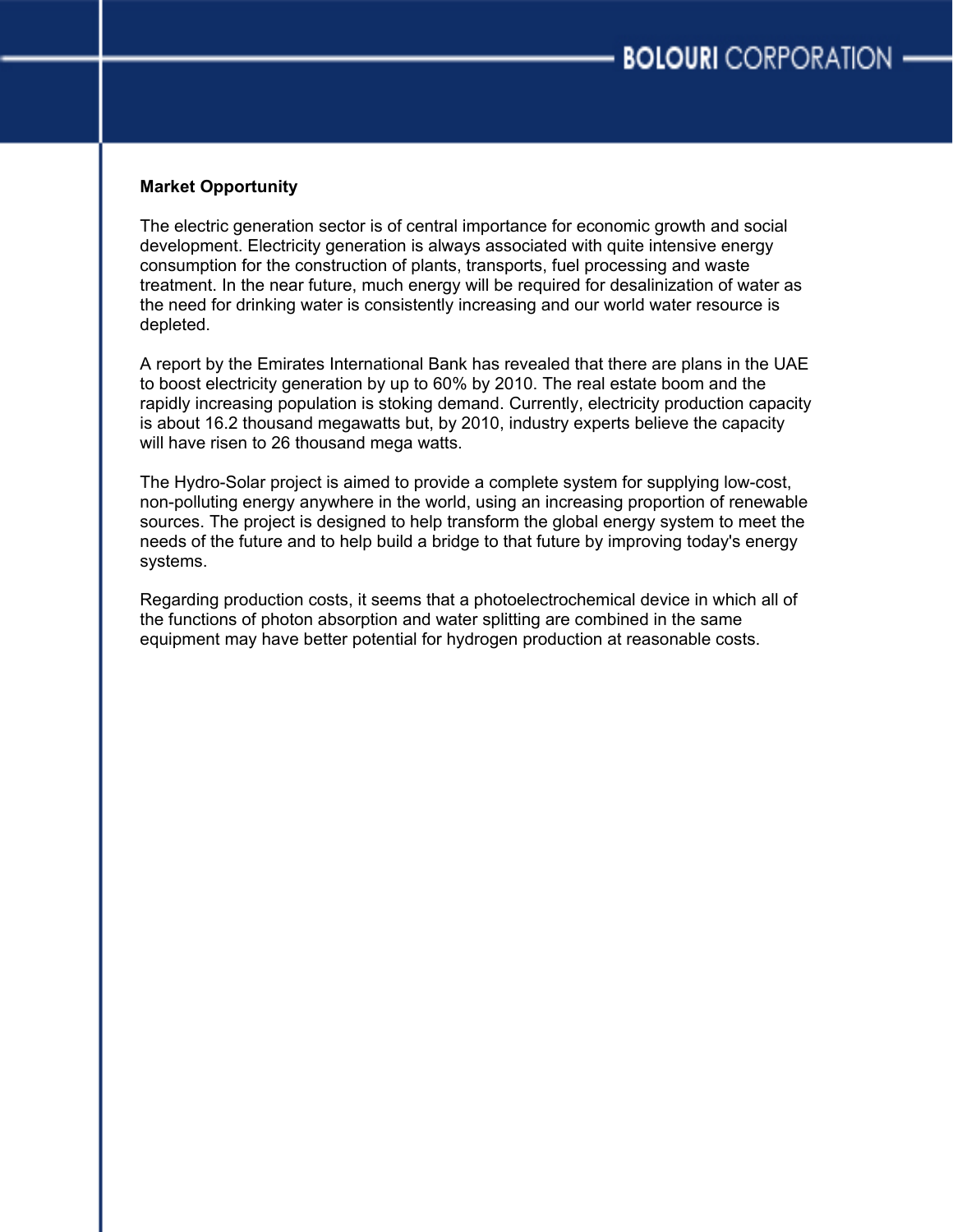# **Growth Strategy**

Accelerated technology developments for electricity generation have led to significant changes in the structure of electricity production. The availability of energy resources is clearly a potential constraint for the development of fossil fuel use in the long term. In contrast, large hydro and geothermal will remain stable; wind, solar and small hydro projects may jump up by a factor of 20.

At world level, the growth of electricity production from biomass, solar, wind and small hydro is remarkable (more than 4 %/year on average) although no policy targets for renewable have been taken into account. The growth is the most pronounced for solar and wind, whose production is expected to increase at an average rate of about 11 %/year over the 2000-2030 period.

Developing or investing in the development of renewable energy projects can be a good investment. Wind farms, small hydro power schemes and landfill gas recovery developments can all offer a good rate of return on investment. Hydro-Solar electricity generator offers additionally benefit as unlimited fuel supply, independence from resource availability and limitations, as well as a significant move towards a cleaner and greener world.

Solar-hydro project involves minimal labour costs and a cost-free power source.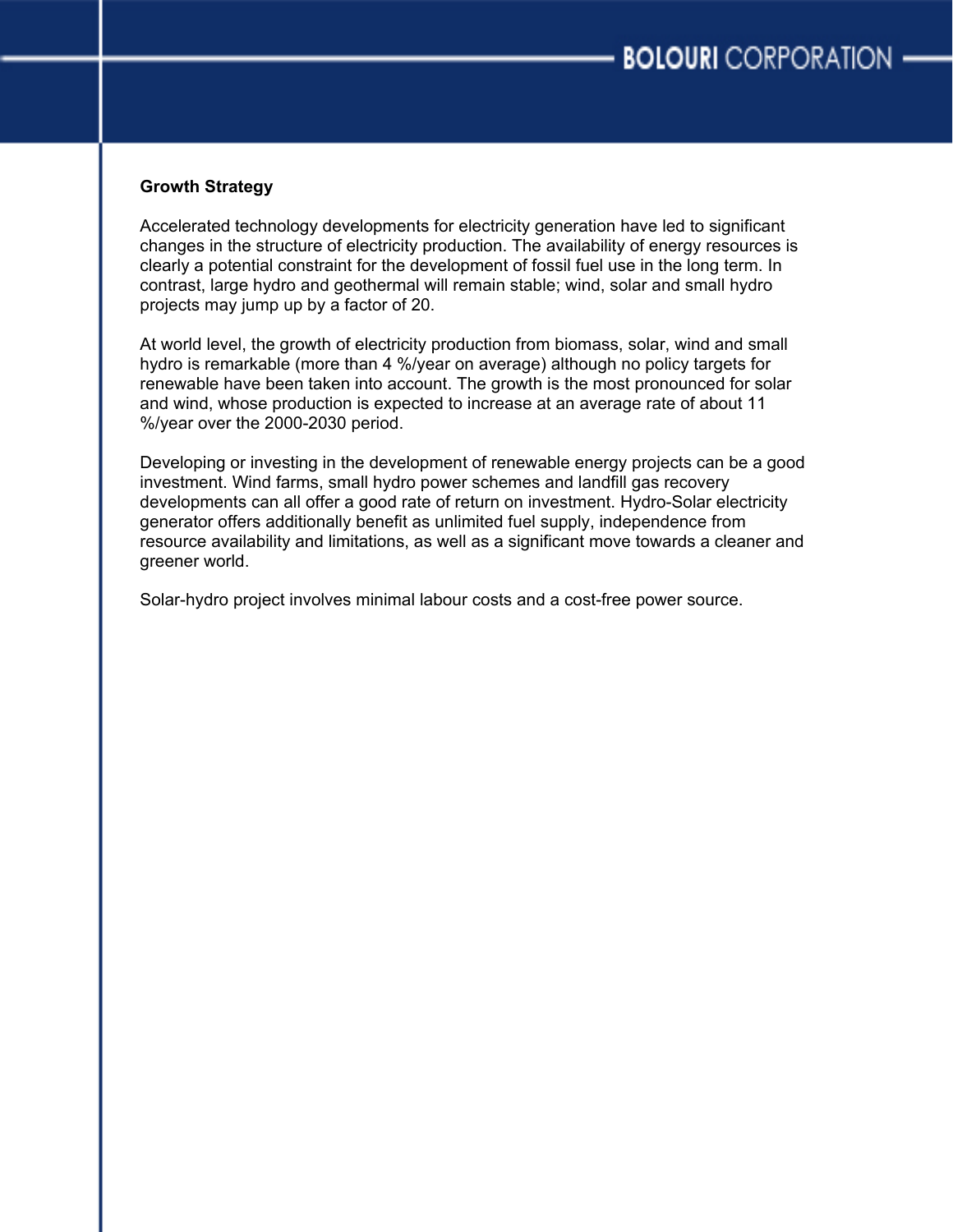# **Conclusion**

Renewable energy can increase diversity of energy supplies and replace diminishing fossil fuel resources over the long run. They can also make use of indigenous resources to provide cost-effective and secure supply options. They can meet the needs of rural and developing urban communities provide energy to remote villages and can substantially reduce greenhouse gases and other pollutants if substituted for fossil fuels.

As the cost of natural gas rises and cheaper electricity from renewable sources becomes available, the relative cost of hydrogen will drop. However, given the bulkiness of elemental hydrogen and the huge amount of specialized capital required to develop a delivery system for it, it is likely that local on-site generation will have an economic advantage, at least in retail-scale applications.